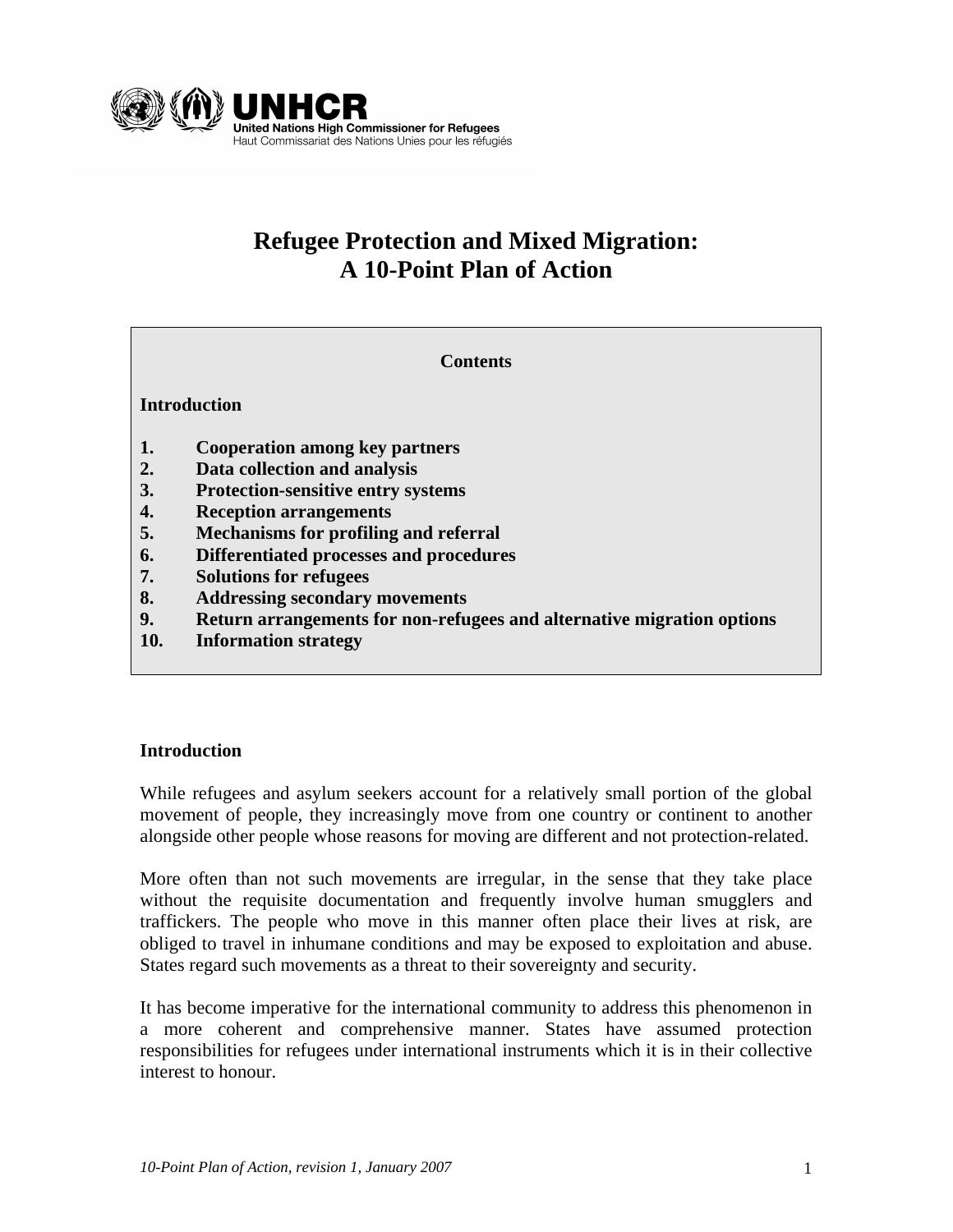More specifically, steps must be taken to establish entry systems that are able to identify new arrivals with international protection needs and which provide appropriate and differentiated solutions for them, side by side with such other solutions as need to be pursued for other groups involved in mixed movements. UNHCR is especially mindful of the need to ensure that the provision of protection and asylum to refugees and other people of concern to the Office does not compound the difficulties that states experience in controlling more generally the arrival and residence of foreign nationals and in combating international crime.

This paper sets out ten key areas in which UNHCR has an interest and a potential role to play, and where the Office believe initiatives are called for and could make a positive impact. The Plan of Action provided in the paper is especially relevant to situations where refugees are at risk of *refoulement*, human rights violations and hazardous onward movements.

The paper does not purport to be comprehensive in relation to matters that are beyond the competence and responsibility of UNHCR. Nor does it contain a detailed blueprint for the implementation of each component of the Plan of Action.

The matrix in Annex I sets out the goals that the Plan of Action is intended to achieve and contains suggestions for activities that might be undertaken under each of the ten component parts. The Plan of Action is global in nature and its implementation would evidently have to be adapted to specific regional and national contexts.

## **1. Cooperation among key partners**

Effective approaches to the dilemmas of mixed movements will inevitably depend upon full cooperation amongst the key actors concerned: affected states, governmental bodies, regional and international organizations with relevant mandates (e.g. UNHCR, OHCHR, UNICEF and IOM) as well as local and international NGOs.

Hence, a first step is to identify and convene such actors in an appropriate forum so that they can exchange information and establish terms and conditions for cooperation and coordination. The convenor of such a forum would preferably be one or more of the affected states but an international organisation can also play a 'good offices' role in this respect.

## **2. Data collection and analysis**

A key to any coherent and comprehensive strategy is the collection, analysis and exchange of data about the characteristics of the movement and those groups which make it up. Such data should typically include information relating to conditions in countries of origin, motivations for movement, modes of transport, transit routes and entry points. An international or regional organization may be well placed to offer support for this function.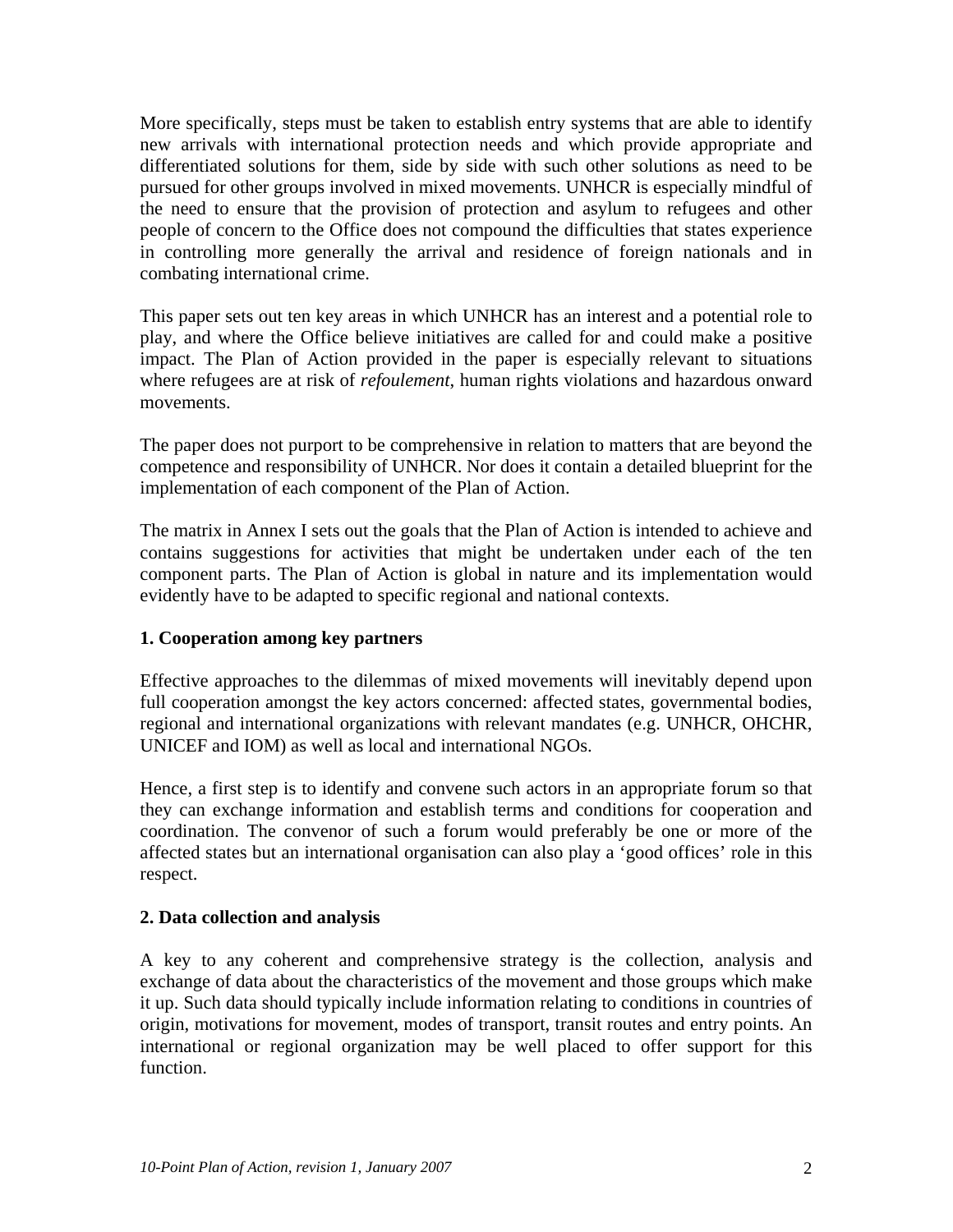#### **3. Protection-sensitive entry systems**

The establishment of a functioning entry system is an important element in any strategy relating to mixed movements. Border control is essential for the purposes of combating international crime, including smuggling and trafficking, and averting security threats.

Practical protection safeguards are required to ensure that such measures are not applied in an indiscriminate or disproportionate manner and that they do not lead to *refoulement*. In this respect**,** border guards and immigration officials would benefit from training and clear instructions on how to respond to asylum applications and how to handle the needs of separated children, victims of trafficking and other groups with specific needs.

With regard to irregular maritime migration, a particular range of considerations arise, including safeguarding lives at sea, respecting the obligations of maritime law, maintaining the integrity of the search and rescue regime and ensuring the smooth flow of maritime traffic.

#### **4. Reception arrangements**

Appropriate reception arrangements are needed to ensure that the basic human needs of people involved in mixed movements can be met. Such reception arrangements should also enable new arrivals to be registered and provided with temporary documentation. Especially in situations where a high percentage of the new arrivals are refugees or asylum-seekers, UNHCR could facilitate the putting in place of appropriate arrangements, or be otherwise involved on a temporary basis, together with the principally responsible party.

## **5. Mechanisms for profiling and referral**

Once new arrivals have been registered and provided with temporary documentation, an initial determination will have to be made with regard to who they are, why they have left their own country and where their intended destination is. Counselling provides an opportunity to establish whether they wish to seek asylum and to identify other options available to them, including return, regularization or regular onward migration. This channelling arrangement would not constitute a refugee status determination. Rather its role is to give a good indication of a person's motives for departure and to ensure the person's situation is met with the most appropriate response. Annex II to this note provides a schematic representation of how such a profiling and referral mechanism might work.

#### **6. Differentiated processes and procedures**

With respect to asylum claims, those which appear to be relatively simple (because they are well founded or manifestly unfounded) could be assessed in an expedited procedure. Other and more complex claims normally will require a more detailed assessment. Different processes outside the asylum arrangements should address the situation of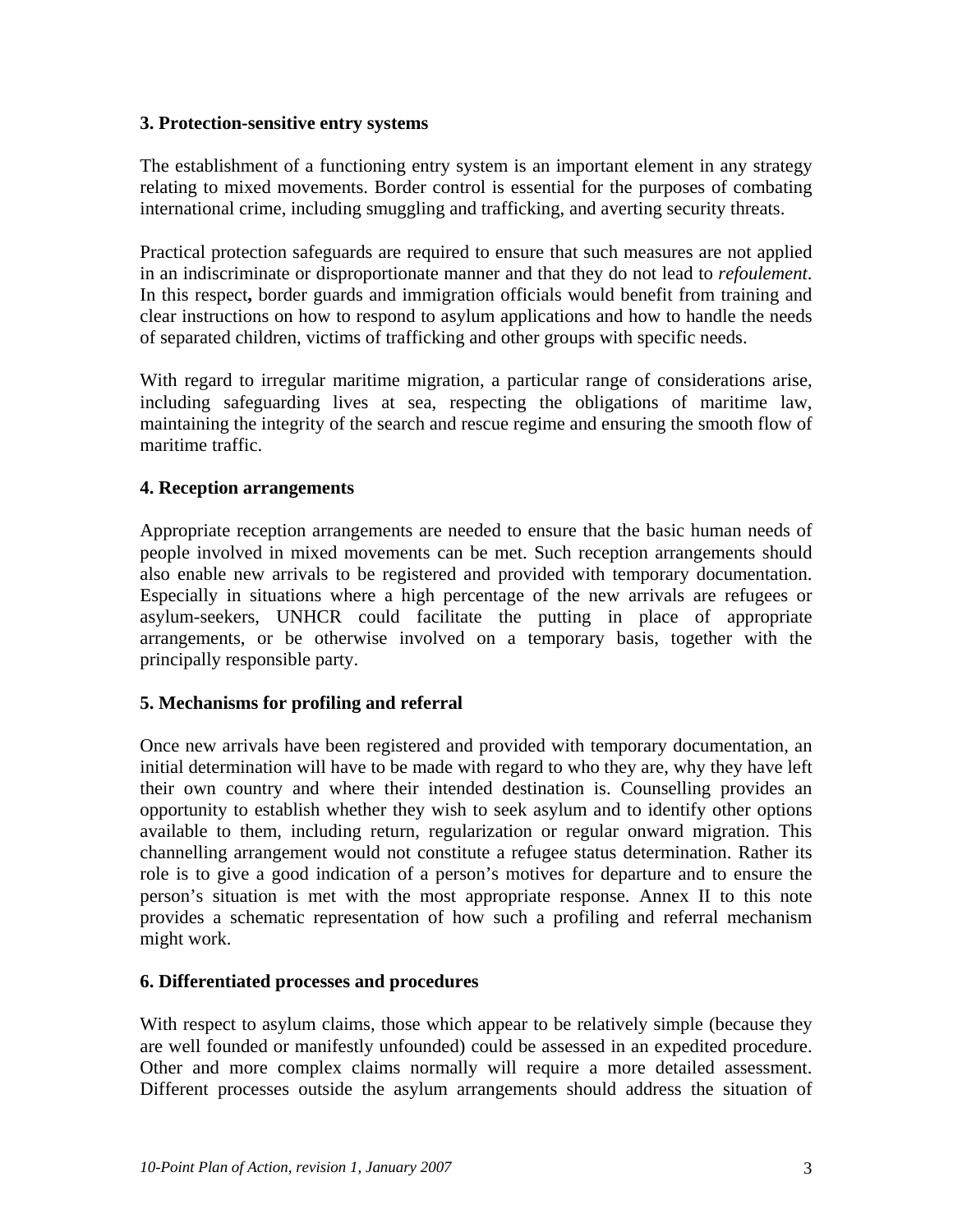people with specific needs which are not refugee related, including victims of trafficking not in need of international protection, as well as persons who are seeking to migrate (see Chapter 9 below).

While UNHCR is likely to be a principal partner for states in relation to refugee status determination procedures, NGOs, lawyers and civil society institutions should also have a role to play in this component of the Plan of Action. In relation to other processes, UNHCR will only be minimally involved, if at all. The likely partners will depend on the situation in the specific country and on which organisations are present and willing to act as partner.

## **7. Solutions for refugees**

People who are recognized as refugees or as otherwise being in need of international protection require a protection-based response that includes a durable solution, the nature of which will depend on the opportunities and constraints inherent in each situation.

A comprehensive approach involving a mix of solutions will often offer the best chances for success. Beyond the classic durable solutions, legal migration opportunities may open up a complementary avenue for some refugees.

Refugee-receiving countries may benefit from international assistance to strengthen national protection capacities.

## **8. Addressing secondary movements**

Addressing the situation of refugees and asylum seekers who have moved on from countries where they had already found adequate protection requires a more defined strategy. This strategy should take into account both the legitimate concerns of states about irregular onward movement and the rights and well-being of the people concerned. To date efforts to articulate such a strategy have failed to muster international consensus. UNHCR is committed to continuing the effort in this regard.

## **9. Return of non-refugees and alternative migration options**

For people who are found not to be refugees, and for those who do not wish to seek asylum, expeditious return in safety and dignity is usually the preferred response of states. UNHCR may, on a good offices basis, assist states in the return of people who are not in need of international protection where this is the most appropriate and agreed solution. The manner in which UNHCR could be of assistance deserves closer examination by all interested parties.

There will be circumstances where people who do not meet the criteria for refugee status may nevertheless be in a position to access alternative temporary migration options. These could variously allow them to stay legally in the country of arrival, or to move to a third country for humanitarian reasons, or for the purposes of work, education or family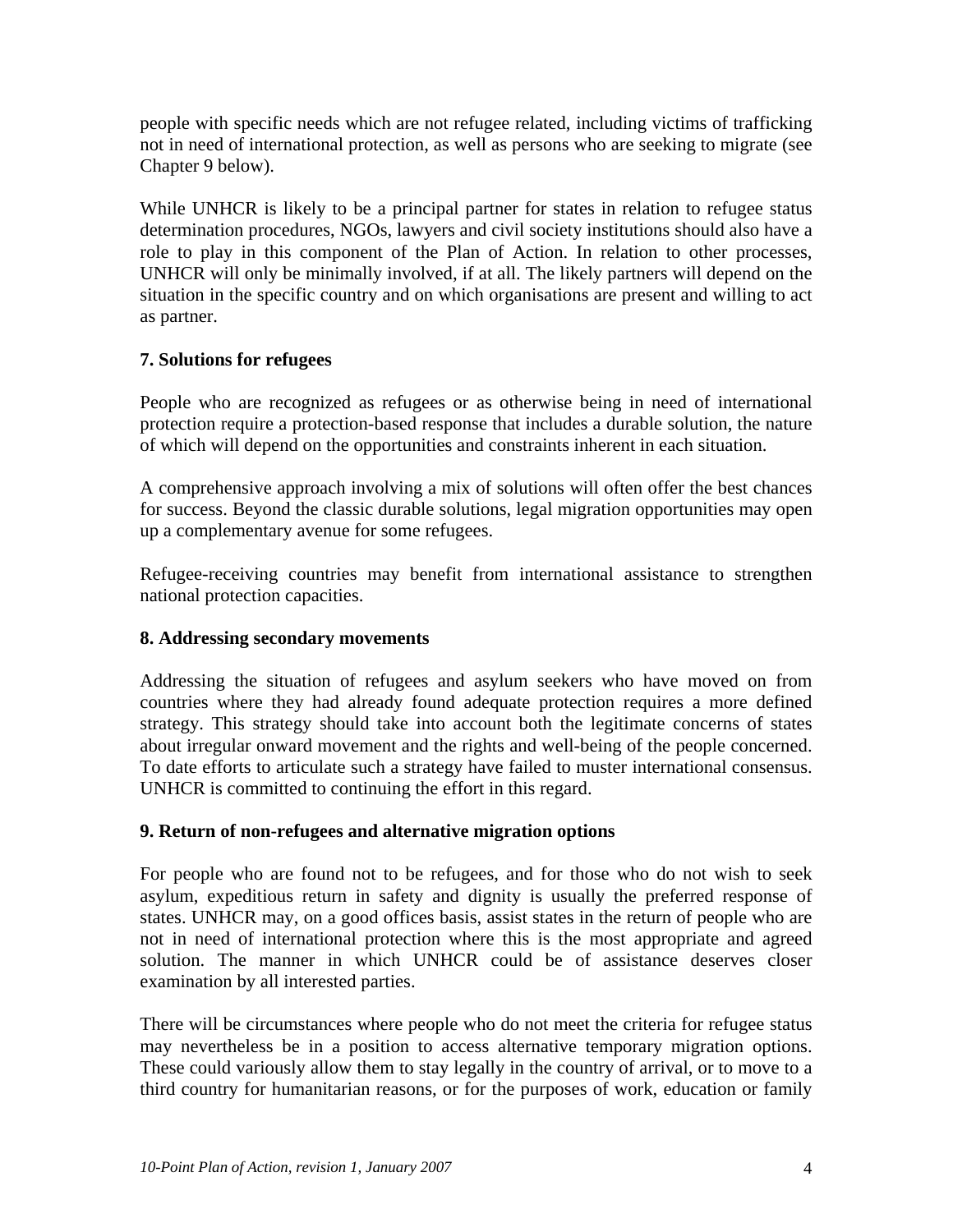reunion. Efforts to address mixed population movements should also explore a place for regular migration options, temporary or even longer term**.** 

#### **10. Information strategy**

All of the measures described above should be complemented by information campaigns in countries of origin, transit and destination. People need to be alerted to the dangers of irregular movement and the difficulties they might face upon arrival, as well as to any alternatives to irregular migration which might also meet their circumstances.

Such information campaigns will likely not curb irregular movements entirely but, if combined with the other action points and supported by longer term measures to tackle the root causes of such movements, they may have a positive impact.

While information campaigns are primarily a task for agencies with a migration or information related mandate such as IOM, UNHCR may also play a role in such initiatives. UNHCR also has capacity and interest to initiate public awareness activities about the plight of refugees, in order to promote tolerance and to combat racism and xenophobia.

UNHCR January 2007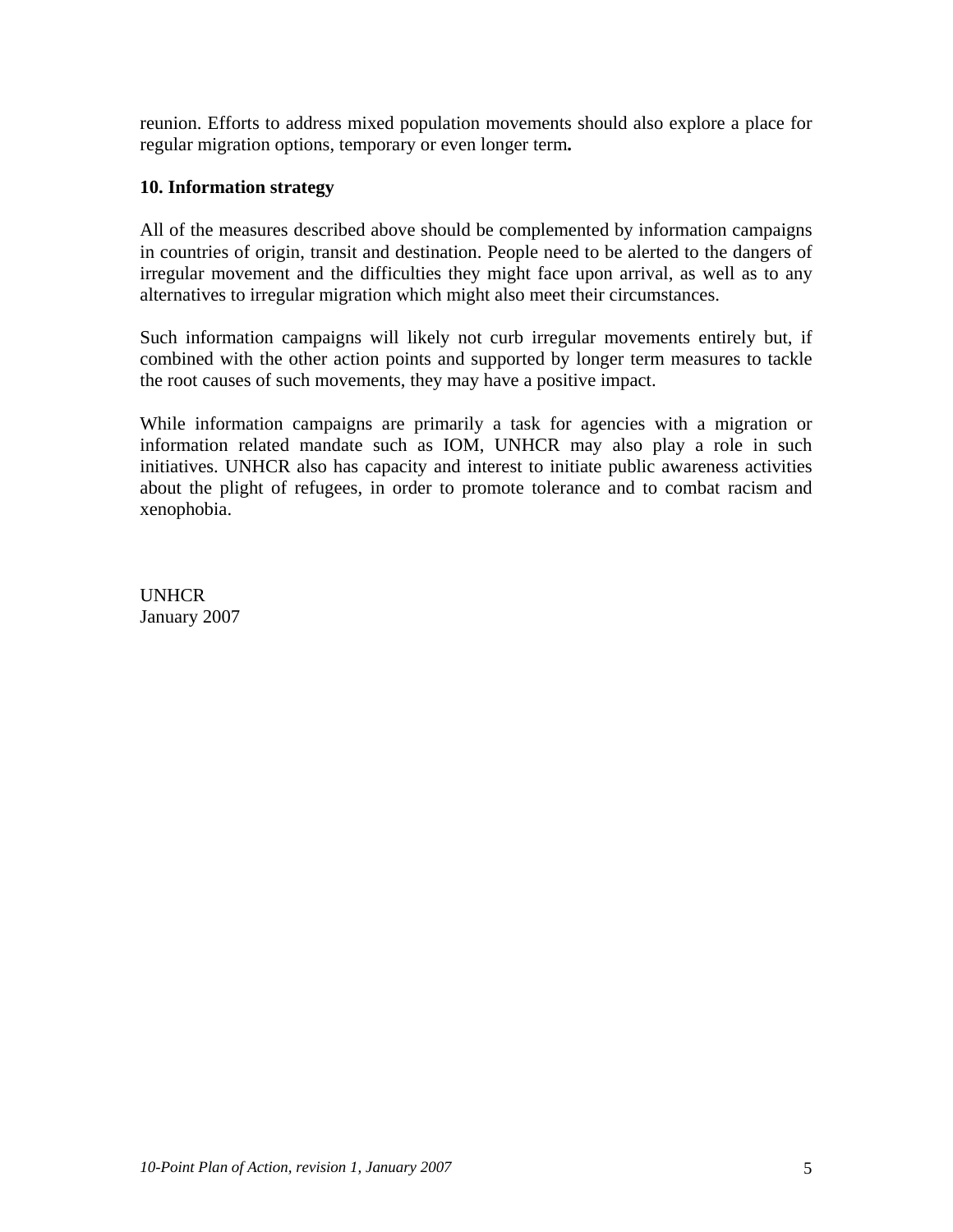# **Annex I**

## **Ten Point Plan of Action Check List for UNHCR**

## **Goals:**

- Government responses to mixed movements are comprehensive, cooperative and protection sensitive.
- Solutions are available which address differently and in appropriate ways the situation of the respective groups.
- Refugees are identified and protected, while the irregular movement is reduced.

| Objectives                      | <b>Activities</b>                                                                                                                          |
|---------------------------------|--------------------------------------------------------------------------------------------------------------------------------------------|
| Collaboration<br>1 <sub>1</sub> | Identify key partners/stakeholders at national level to<br>1.                                                                              |
| among key                       | participate in a collaborative response.                                                                                                   |
| partners                        | Promote the creation of a national coordination structure at<br>2.                                                                         |
|                                 | the appropriate level(s).                                                                                                                  |
|                                 | Establish a regular consultation mechanism with partners<br>3.                                                                             |
|                                 | (Government, IOM, ILO, UNODC, ICMPD, UNICEF, UNDP,                                                                                         |
|                                 | UNFPA, NGOs, regional organizations etc.)                                                                                                  |
|                                 | Ensure consultation with civil society structures and<br>4.                                                                                |
|                                 | academia in order to exchange information on developments                                                                                  |
|                                 | and to mobilize community support.                                                                                                         |
|                                 | Include asylum/migration issues on the agenda of the UN<br>5.                                                                              |
|                                 | Country Teams (UNCT) and reinforce information flow and                                                                                    |
|                                 | links among UNCTs in the region.                                                                                                           |
|                                 | Inject asylum/migration issues in UNDAF at national level.<br>6.<br>Establish consultation and coordination mechanism at<br>7 <sub>1</sub> |
|                                 |                                                                                                                                            |
|                                 | regional level.<br>8. Encourage/mobilize donor support.                                                                                    |
|                                 | Lobby and advocate internationally for appropriate<br>9.                                                                                   |
|                                 | responses, around the ten points, within national and                                                                                      |
|                                 | international fora.                                                                                                                        |
| Data collection<br>2.           | On refugee flows within mixed movements                                                                                                    |
| and analysis                    | Cooperate with the establishment and/or usage of databases<br>1.                                                                           |
|                                 | covering the specific region to better understand movements                                                                                |
|                                 | and identify appropriate responses.                                                                                                        |
|                                 | Use such databases to systematize collection of data on<br>2.                                                                              |
|                                 | asylum-seekers and refugees, to set in train the exchange of                                                                               |
|                                 | data with UNHCR country offices in the region, as well as in                                                                               |
|                                 | other impacted States, to anticipate routes, movements and                                                                                 |
|                                 | trends, identify secondary movement situations, and improve                                                                                |
|                                 | case tracking, using, as appropriate, ProGres.                                                                                             |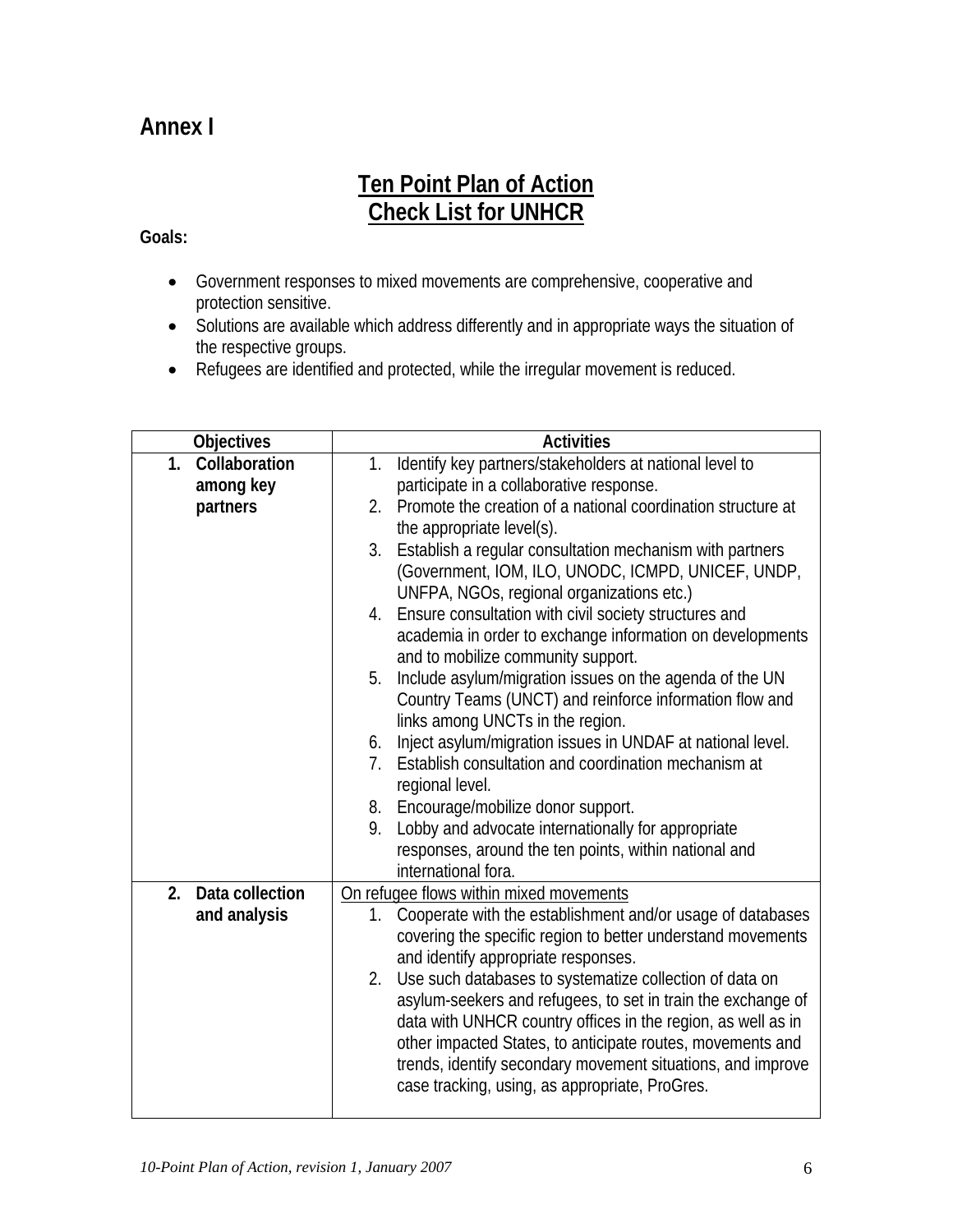| <b>Objectives</b>                                                                             | <b>Activities</b>                                                                                                                                                                                                                                                                                                                                                                                                                                                                                                                                                                                                                                                                                                                                                                                          |
|-----------------------------------------------------------------------------------------------|------------------------------------------------------------------------------------------------------------------------------------------------------------------------------------------------------------------------------------------------------------------------------------------------------------------------------------------------------------------------------------------------------------------------------------------------------------------------------------------------------------------------------------------------------------------------------------------------------------------------------------------------------------------------------------------------------------------------------------------------------------------------------------------------------------|
|                                                                                               | Build into this, as appropriate and in full respect for<br>3.<br>confidentiality guidelines, relevant information derived from<br>RSD and interviews to ascertain trends, transit routes, etc.<br>Devise Country Information Notes on trends and patterns of<br>4.<br>movement.<br>5.<br>Review and analyse reports to anticipate routes, movements<br>and trends and to formulate country-specific strategies.                                                                                                                                                                                                                                                                                                                                                                                            |
|                                                                                               | Overall<br>Cooperate with data-collection and research initiatives, as<br>appropriate, to contribute to the generation of a coherent and                                                                                                                                                                                                                                                                                                                                                                                                                                                                                                                                                                                                                                                                   |
|                                                                                               | comprehensive overview of overall trends.                                                                                                                                                                                                                                                                                                                                                                                                                                                                                                                                                                                                                                                                                                                                                                  |
| Protection-<br>3.<br>sensitive entry<br>systems (in-<br>country, at<br>borders and at<br>sea) | 1. Undertake or strengthen capacity-building of border and law<br>enforcement officials in order to sensitize them to refugee<br>issues and to facilitate admission of persons in need of<br>international protection.<br>Put in place training programmes/workshops for NGOs,<br>2.<br>lawyers, judiciary and national human rights institutions, to<br>facilitate admission of persons in need of international<br>protection and build constituencies for protection.<br>3.<br>Actively monitor and follow up on conditions of detention and<br>treatment of asylum-seekers/refugees<br>Explore how UNHCR might positively interact with<br>4.<br>arrangements put in place for interception and managing<br>maritime movements, including giving consideration to<br>measures to monitor interception. |
| Reception<br>4.<br>arrangements                                                               | Make recommendations on what role UNHCR can and<br>should play in any reception arrangements for new arrivals,<br>including in reception sites, with appropriate safeguards (e.g.<br>UNHCR access).                                                                                                                                                                                                                                                                                                                                                                                                                                                                                                                                                                                                        |
| Mechanism for<br>5.<br>profiling and<br>referral                                              | Pursue establishment of joint mechanisms, with identified<br>partners and in appropriate locations, to profile arriving<br>groups. This arrangement should preferably include<br>mechanisms to identify the profile of new arrivals and their<br>eventual protection needs, and should allow for appropriate<br>counselling and referral of the persons concerned to the<br>appropriate response mechanism (e.g. RSD, assisted<br>voluntary return, particularised process for victims of<br>trafficking).                                                                                                                                                                                                                                                                                                 |
| <b>Differentiated</b><br>6.<br>processes and<br>procedures                                    | Pursue the development of legal frameworks for determining<br>1.<br>refugee status and meeting protection needs. The aim<br>should be:<br>functioning national asylum procedures;<br>$\circ$<br>adequate administrative and institutional capacities at<br>$\circ$<br>appropriate level(s);                                                                                                                                                                                                                                                                                                                                                                                                                                                                                                                |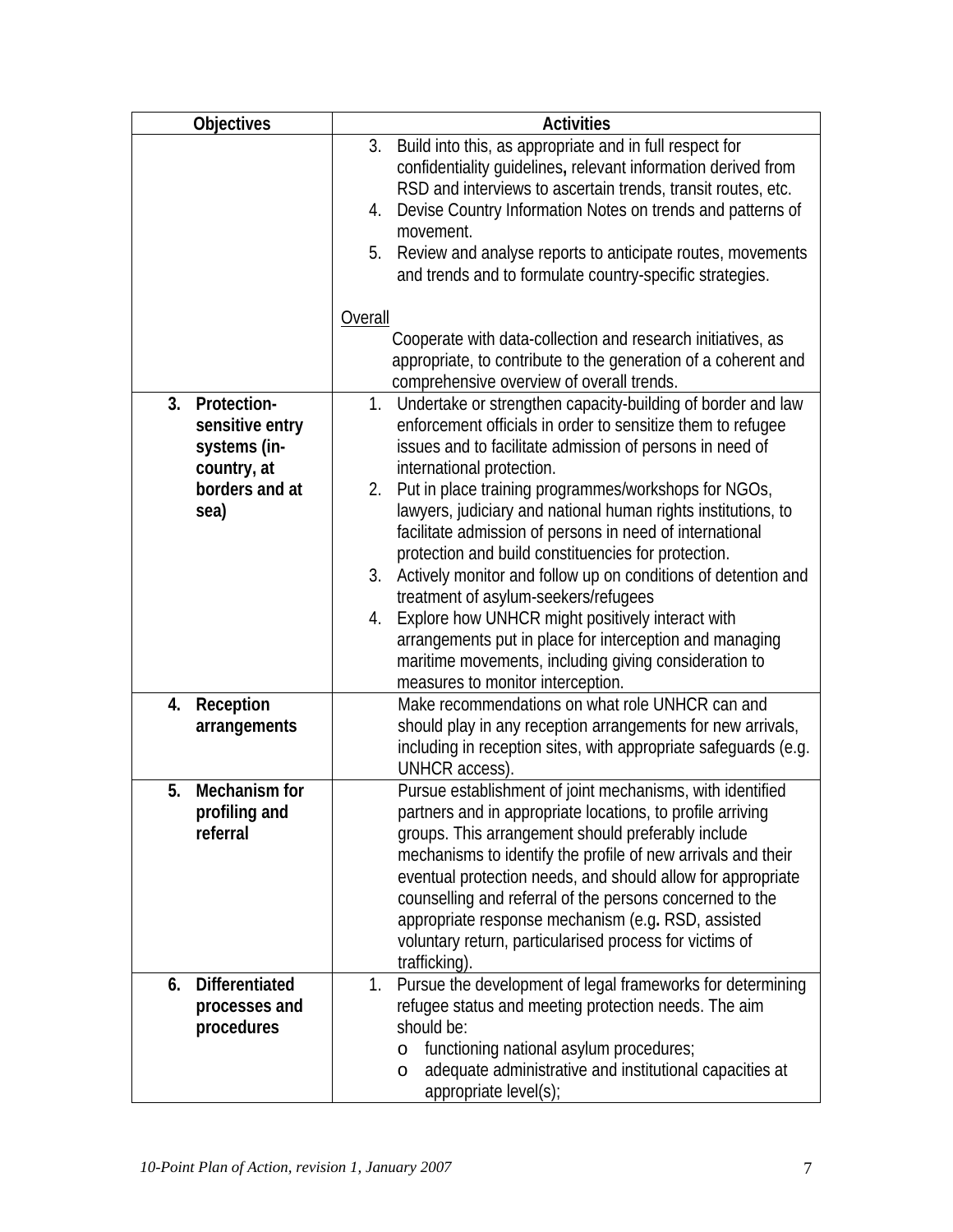| <b>Objectives</b>          | <b>Activities</b>                                                                                                                          |
|----------------------------|--------------------------------------------------------------------------------------------------------------------------------------------|
|                            | NGO and civil society engagement in protection and<br>$\circ$                                                                              |
|                            | assistance arrangements.                                                                                                                   |
|                            | 2. If there is no properly functioning national asylum procedure,                                                                          |
|                            | UNHCR to assume responsibility for RSD. In this connection,                                                                                |
|                            | offices to ensure that a proper case management is                                                                                         |
|                            | established, which is able to prioritise certain cases and can<br>appropriately address particular needs (single women,                    |
|                            | unaccompanied and separated children, etc.).                                                                                               |
| <b>Solutions for</b><br>7. | All solutions to be considered in a comprehensive approach.                                                                                |
| refugees                   |                                                                                                                                            |
|                            | <b>Voluntary repatriation</b>                                                                                                              |
|                            | Undertake activities to facilitate voluntary return, underpinned,                                                                          |
|                            | resources permitting, by promotion of sustainable reintegration in                                                                         |
|                            | countries of origin, in cooperation with relevant partners, as well as                                                                     |
|                            | by returnee monitoring.                                                                                                                    |
|                            |                                                                                                                                            |
|                            | Local integration                                                                                                                          |
|                            | Where repatriation is not feasible in the short or intermediate term,                                                                      |
|                            | explore options for whatever might prove an appropriate local stay                                                                         |
|                            | arrangement (including advocating for leave to remain of persons<br>found to be in need of international protection but unable or unlikely |
|                            | to access more formal status).                                                                                                             |
|                            |                                                                                                                                            |
|                            | Resettlement                                                                                                                               |
|                            | In cooperation with the Resettlement Service, become familiar with                                                                         |
|                            | the concept of strategic use of resettlement and coordinate on                                                                             |
|                            | resettlement needs and dilemmas, with a view to agreeing on a                                                                              |
|                            | region-wide approach to resettlement, as part of overall burden-                                                                           |
|                            | sharing arrangements to ease pressure on host countries. Explore                                                                           |
|                            | resettlement pools or resettlement quotas for specific groups in this                                                                      |
|                            | context.                                                                                                                                   |
| Addressing<br>8.           | Make effective use of the Strengthening Protection Capacity                                                                                |
| secondary<br>movement      | Project (SPCP) to improve availability of quality protection<br>closer to where protection is first sought or needed.                      |
|                            | Actively examine how and under which circumstances<br>2.                                                                                   |
|                            | UNHCR can ease the process of readmission and, as                                                                                          |
|                            | appropriate, set in train the necessary activities with                                                                                    |
|                            | countries of first asylum.                                                                                                                 |
| 9.<br>Return               | Contribute appropriately (i.a. through cooperation with IOM)<br>1.                                                                         |
| arrangements               | to making return of persons found not to be in need of                                                                                     |
| and alternative            | international protection a realizable solution.                                                                                            |
| migration                  | Advocate for proper standards for return and be prepared to<br>2.                                                                          |
| options for non-           | facilitate return, including by activities in the areas of                                                                                 |
| refugees                   | documentation and return counselling.                                                                                                      |
|                            |                                                                                                                                            |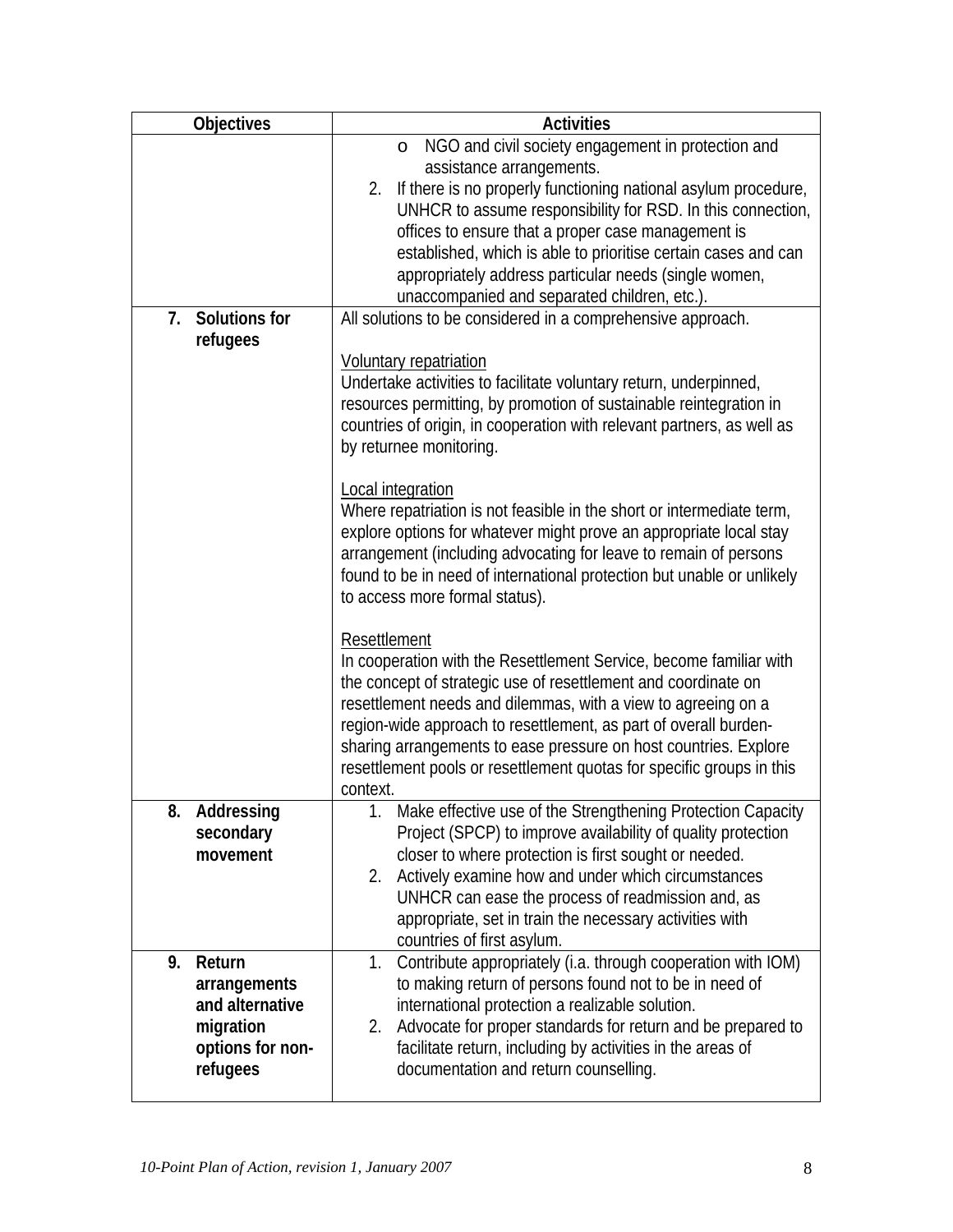| <b>Objectives</b>                                                                | <b>Activities</b>                                                                                                                                                                                                                                                                                                                    |
|----------------------------------------------------------------------------------|--------------------------------------------------------------------------------------------------------------------------------------------------------------------------------------------------------------------------------------------------------------------------------------------------------------------------------------|
|                                                                                  | Explore the need for and the value of a post-return passive<br>3.<br>monitoring role for UNHCR in countries of origin.<br>Explore utilising legal migration channels (e.g. temporary<br>4.<br>labour migration schemes in third countries and in-country of<br>presence).                                                            |
| 10. Information<br>strategy in<br>countries of<br>origin, transit<br>and arrival | 1. Coordinate/cooperate in efforts of IOM and other partners to<br>undertake mass information campaigns in countries of origin,<br>transit and destination, to discourage irregular migration,<br>warn of the dangers of smuggling and trafficking, and focus<br>on legal options.                                                   |
|                                                                                  | 2.<br>Explore whether and, if so, how to establish joint information<br>centres in countries of origin.<br>Undertake public awareness activities with the media to<br>3.<br>sensitize about the plight of refugees, including through<br>human interest stories, in order to promote tolerance, and<br>combat racism and xenophobia. |